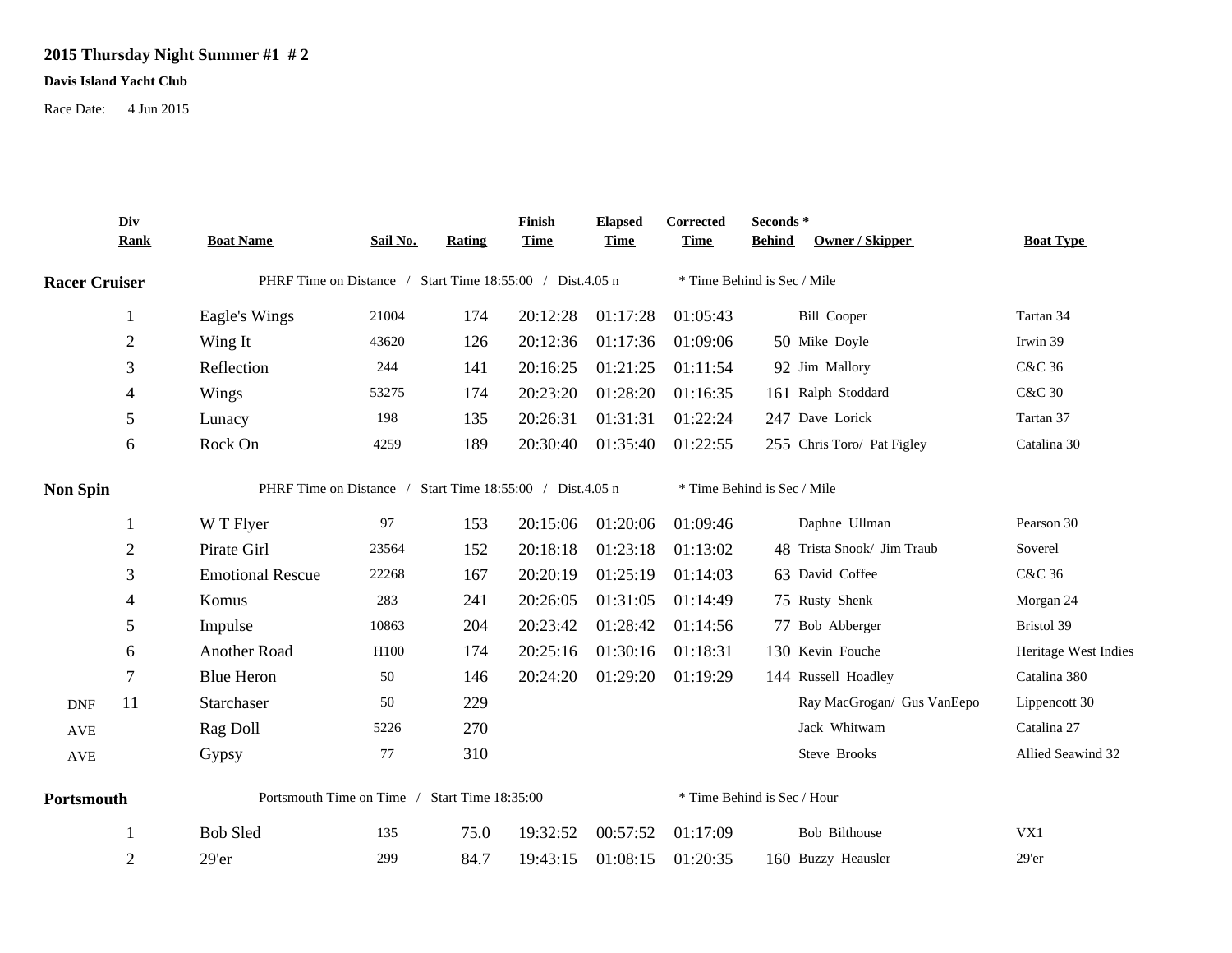|                  | 3              | Girl U Want                                               | 13281 | 87.1 | 19:48:37 | 01:13:37 | 01:24:31                    | 344 Pat Crump               | Fireball           |  |  |
|------------------|----------------|-----------------------------------------------------------|-------|------|----------|----------|-----------------------------|-----------------------------|--------------------|--|--|
|                  | 4              | Bella                                                     | 4481  | 91.4 | 19:56:20 | 01:21:20 | 01:28:59                    | 552 Colin Browning          | Windmill           |  |  |
|                  | $\mathfrak{S}$ | Red Baron                                                 | 5000  | 91.4 | 19:58:30 | 01:23:30 | 01:31:21                    | 663 Craig Carlson           | Windmill           |  |  |
| Spin B           |                | PHRF Time on Distance / Start Time 18:45:00 / Dist.4.95 n |       |      |          |          | * Time Behind is Sec / Mile |                             |                    |  |  |
|                  | -1             | Tenacity                                                  | 241   | 132  | 19:55:11 | 01:10:11 | 00:59:18                    | Ken Hardy                   | Laser 28           |  |  |
|                  | $\overline{2}$ | Alliance                                                  | 734   | 111  | 19:53:36 | 01:08:36 | 00:59:27                    | 2 Bob Glaser/ Tom Berry     | Capri 30           |  |  |
|                  | 3              | Mal de Mer                                                | 747   | 156  | 19:59:09 | 01:14:09 | 01:01:17                    | 24 Richard Karran           | Wavelength 24      |  |  |
|                  | 4              | Untouchable                                               | 11    | 111  | 19:55:33 | 01:10:33 | 01:01:24                    | 25 Allen Saunders           | Elliott 770        |  |  |
|                  | 5              | Junior                                                    | 41186 | 123  | 19:58:51 | 01:13:51 | 01:03:42                    | 53 Frank Selph Jr           | J27                |  |  |
|                  | 6              | Privateer                                                 | 282   | 132  | 20:02:11 | 01:17:11 | 01:06:18                    | 85 Chris Jones              | S <sub>2</sub> 9.1 |  |  |
|                  | 7              | Bay Wolf                                                  | 40177 | 132  | 20:04:55 | 01:19:55 | 01:09:02                    | 118 John Brennan            | S <sub>2</sub> 9.1 |  |  |
|                  | $8\,$          | Volant II                                                 | 99    | 177  | 20:12:01 | 01:27:01 | 01:12:25                    | 159 John Gifford            | J22                |  |  |
|                  | 9              | Forerunner                                                | 23656 | 132  | 20:18:41 | 01:33:41 | 01:22:48                    | 285 Tim Ruman/ Frank Selph  | <b>J30</b>         |  |  |
| <b>Melges 24</b> |                | PHRF Time on Distance / Start Time 18:40:00 / Dist.4.95 n |       |      |          |          | * Time Behind is Sec / Mile |                             |                    |  |  |
|                  | -1             | Wicked Witch                                              | 719   | 75   | 19:36:17 | 00:56:17 | 00:50:06                    | Joe Blouin                  | Melges 24          |  |  |
|                  | $\overline{2}$ | Firewater                                                 | 687   | 75   | 19:36:33 | 00:56:33 | 00:50:22                    | 3 George Haynie             | Melges 24          |  |  |
|                  | $\mathfrak{Z}$ | Rogue                                                     | 457   | 75   | 19:37:11 | 00:57:11 | 00:51:00                    | 11 Bob Kroetsch             | Melges 24          |  |  |
| J24              |                | PHRF Time on Distance / Start Time 18:40:00 / Dist.4.95 n |       |      |          |          |                             | * Time Behind is Sec / Mile |                    |  |  |
|                  | -1             | <b>Spoony Tactics</b>                                     | 2264  | 171  | 19:52:21 | 01:12:21 | 00:58:15                    | Todd & Genoa Fedyszyn       | J24                |  |  |
|                  | $\overline{2}$ | Sabotage                                                  | 1858  | 171  | 19:53:34 | 01:13:34 | 00:59:28                    | 15 Nate Vilardebo           | J24                |  |  |
|                  | 3              | Ragged Edge                                               | 154   | 171  | 19:55:42 | 01:15:42 | 01:01:36                    | 41 Dan Kresge               | J24                |  |  |
|                  | $\overline{4}$ | Rabble Rouser                                             | 292   | 171  | 19:56:38 | 01:16:38 | 01:02:32                    | 52 Scott MacGregor          | J24                |  |  |
|                  | 5              | Long Shot                                                 | 2917  | 171  | 19:56:53 | 01:16:53 | 01:02:47                    | 55 John Poulson             | J24                |  |  |
|                  | 6              | Kraken                                                    | 3203  | 171  | 19:58:58 | 01:18:58 | 01:04:52                    | 80 Jeffrey Siewert          | J24                |  |  |
| Spin A           |                | PHRF Time on Distance / Start Time 18:50:00 / Dist.4.95 n |       |      |          |          |                             | * Time Behind is Sec / Mile |                    |  |  |
|                  | $\mathbf{1}$   | Mad Cow 2                                                 | 46453 | 57   | 19:50:34 | 01:00:34 | 00:55:52                    | Dave German/ Ed Ruark       | <b>B32</b>         |  |  |
|                  | $\overline{2}$ | Rocket                                                    | 48    | 72   | 19:56:04 | 01:06:04 | 01:00:08                    | 52 Tarry Grimsdale          | J35                |  |  |
|                  | 3.5            | No Limit                                                  | 39526 | 42   | 19:56:19 | 01:06:19 | 01:02:51                    | 85 Burns/Hobbs/ Zonnenberg  | Farr 395           |  |  |